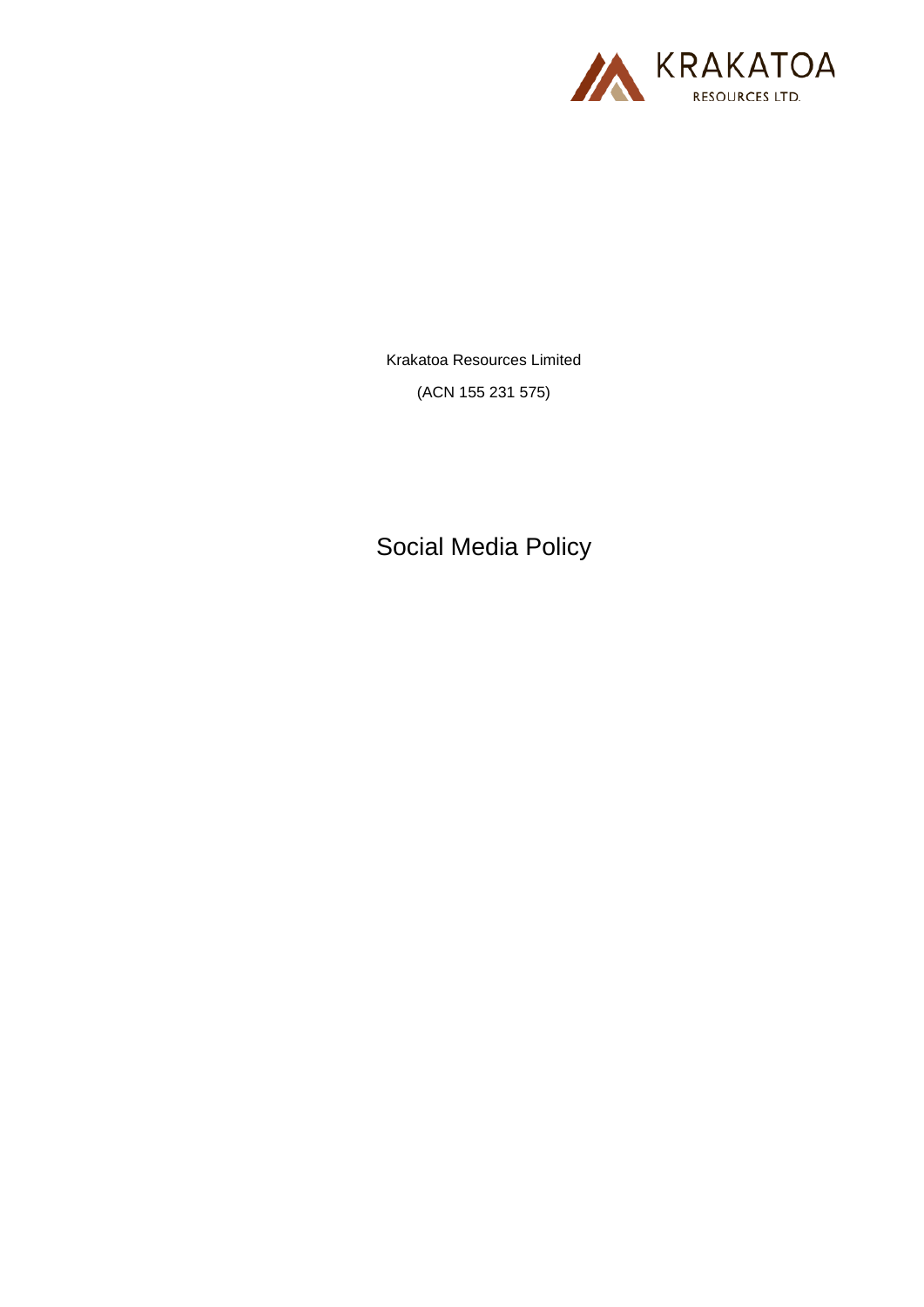

# **Contents**

| 1           | <b>Background</b>                  | $\overline{\mathbf{c}}$ |
|-------------|------------------------------------|-------------------------|
| $\mathbf 2$ | <b>Social Media Definition</b>     | $\overline{2}$          |
| 3           | <b>Scope of Policy</b>             | $\overline{2}$          |
| 6           | <b>Prior Authorisation</b>         | 4                       |
| 7           | <b>Media Statements</b>            | 4                       |
| 8           | <b>Expertise</b>                   | 4                       |
| 9           | <b>Confidential Information</b>    | 4                       |
| 10          | <b>Accuracy</b>                    | 4                       |
| 11          | <b>Identity</b>                    | 4                       |
| 12          | <b>Personal Opinions</b>           | 4                       |
| 13          | <b>Privacy</b>                     | 4                       |
| 14          | <b>Intellectual Property</b>       | 4                       |
| 15          | <b>Defamation</b>                  | 5                       |
| 16          | <b>Discrimination</b>              | 5                       |
| 17          | Language                           | 5                       |
| 18          | <b>State of Mind</b>               | 5                       |
| 19          | <b>Personal Privacy</b>            | 5                       |
| 20          | <b>Modification and Moderation</b> | 5                       |
| 21          | <b>Responsiveness</b>              | 5                       |
| 22          | <b>Monitoring</b>                  | 5                       |
| 23          | <b>General Responsibilities</b>    | 5                       |
| 24          | <b>Enforcement</b>                 | 6                       |
| 25          | <b>Corporations Act</b>            | 6                       |
| 26          | <b>Failure to comply</b>           | 6                       |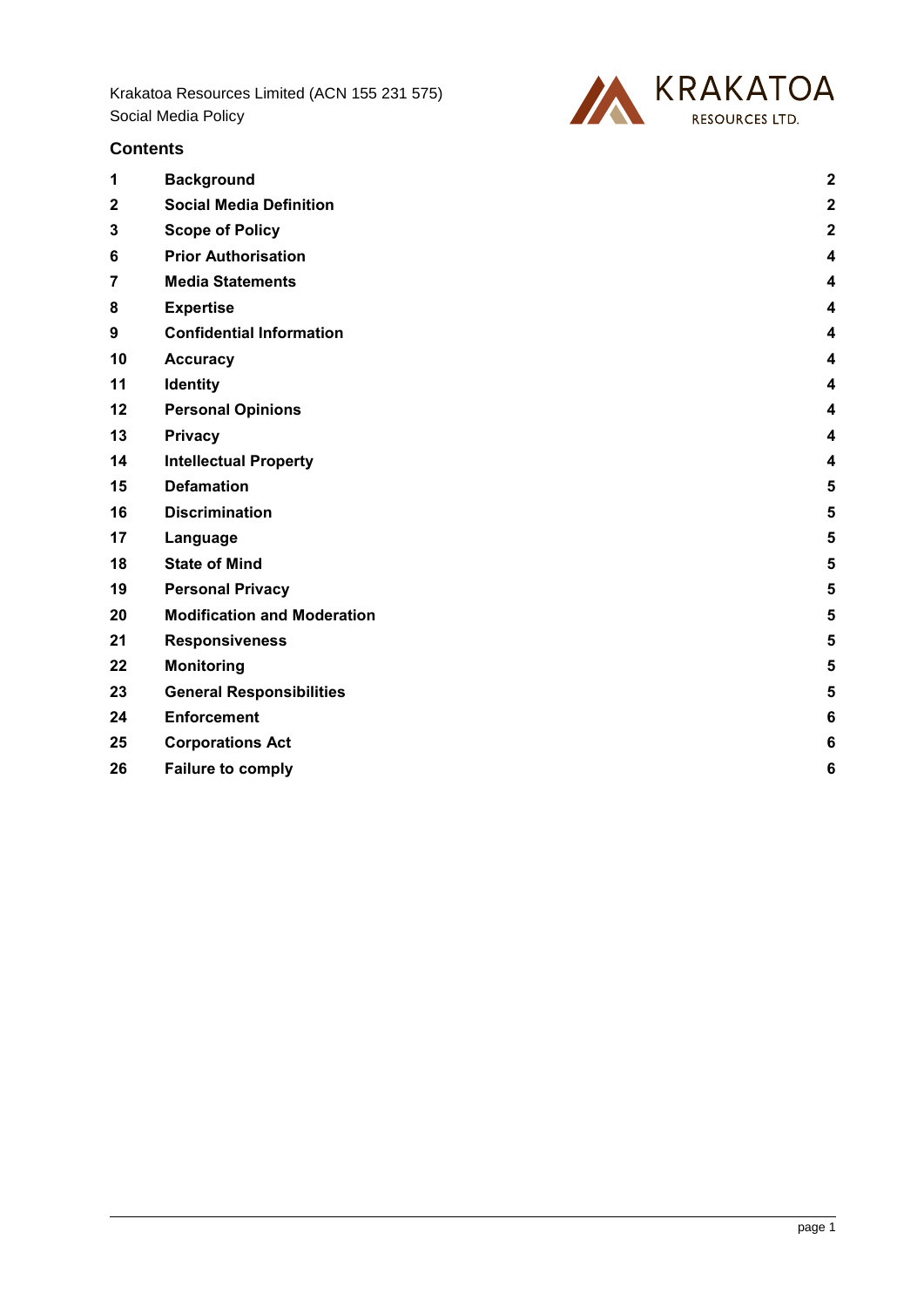

## <span id="page-2-0"></span>**1 Background**

Krakatoa Resources Limited (ACN 155 231 575) (the *Company*) has the following Social Media Policy (**Policy**) to regulate the use of social media by people associated with the Company or its subsidiaries. This Policy covers the use of electronic media for engagement within and between the Company and the market by directors and employees, the Company's contractors (including subcontractors) and employees of the Company's contractors, joint venture partners (who have agreed to be bound by this Policy) and suppliers (*Restricted Persons*).

To preserve the reputation and integrity of the Company and its subsidiaries, this Policy will apply to the wide range of technologies commonly referred to as 'social media' which fundamentally are no different to other forms of communication, but do represent a risk as well as an opportunity because they can connect large numbers of people with relative ease. The rationale for this Policy is to manage the risks associated with the use of technology platforms and tools of this nature.

# <span id="page-2-1"></span>**2 Social Media Definition**

Social media means online social networking or Web 2.0 technologies services and tools used for publishing, sharing and discussing information, including without limitation blogs or web logs, electronic forums or message boards, micro-blogs (eg: Twitter™), photo sharing sites (eg: Flickr®), social bookmarking sites (eg: Delicious™, Digg™, Reddit™) social networking websites (eg: Facebook®, Instagram®, Snapchat ®, Whatsapp®, LinkedIn®, Google+™) video sharing sites (eg: YouTube™), virtual worlds (eg: Second Life®) and wikis (eg: Wikipedia®) and any other electronic media that allow individual users to upload and share content regardless of format.

### <span id="page-2-2"></span>**3 Scope of Policy**

This Policy outlines requirements for compliance with confidentiality, governance, legal, privacy and regulatory parameters when using social media to conduct Company business.

This Policy is intended to apply to both the Company and its subsidiaries. References to the Company in this Policy should be read as referring to both the Company and its subsidiaries, as appropriate.

This Policy aims to:

- (a) inform appropriate use of social media tools for the Company;
- (b) promote useful market engagement through the use of social media;
- (c) minimise problematic communications; and
- (d) manage the inherent challenges of speed and immediacy.

This Policy should be read in conjunction with other relevant policies and procedures of the Company and is not intended to cover personal use of social media where the author publishes information in their personal capacity and not on behalf of, or in association with the Company and no reference is made to the Company, its directors, employees, policies and products, suppliers, shareholders, other stakeholders or Company related issues.

#### **4 Legislative & Policy Framework**

The Restricted Persons are expected to demonstrate standards of conduct and behaviour that are consistent with relevant legislation, regulations and policies, including the following nonexhaustive list:

- (a) *Corporations Act 2001* (Cth) (*Corporations Act*);
- (b) ASX Listing and Operating Rules;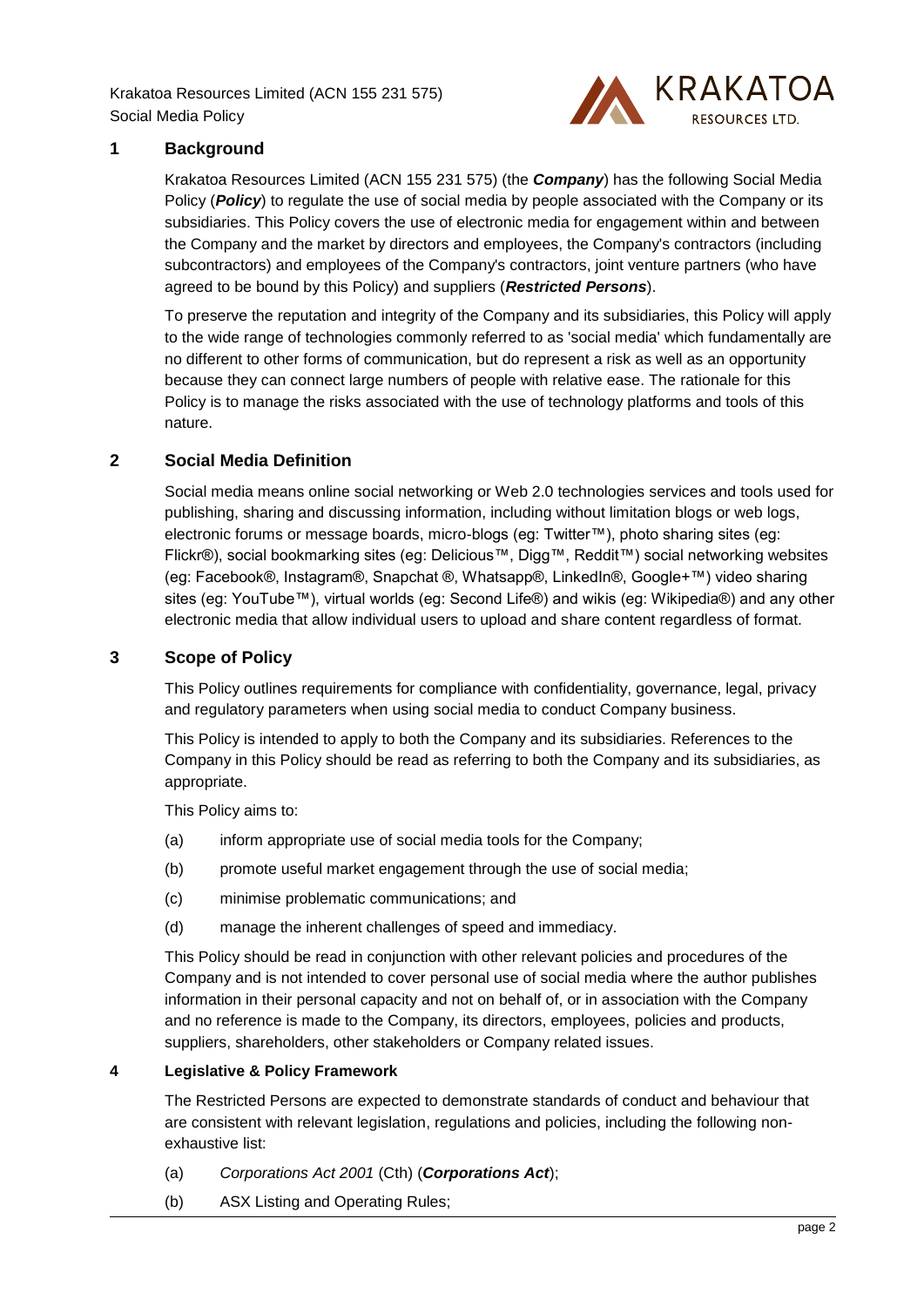

- (c) the Company's employment contracts; and
- (d) the Company's Trading Policy.

#### **5 Policy Requirements**

When using social media in relation to the Company, Restricted Persons are expected to:

- (a) seek prior authorisation from the Company Secretary;
- (b) adhere to Company policies and procedures;
- (c) behave with caution, courtesy, honesty and respect;
- (d) comply with relevant laws and regulations;
- (e) only disclose information that has already been released to the market; and
- (f) reinforce the integrity, reputation and values the Company seeks to foster.

Restricted Persons may enter into a separate standing arrangement with the Company to enable the Restricted Person to use social media in certain circumstances without obtaining the consent on every occasion from the Company Secretary. Such a standing arrangement, could include, for example, the posting of announcements that the Company has released on the platform of the ASX.

The following content is not permitted under any circumstances:

- (a) content that has not been released to the market;
- (b) abusive, profane or language of a sexual nature;
- (c) content not relating to the subject matter of that blog, board, forum or site;
- (d) content which is false or misleading;
- (e) confidential information about the Company or third parties;
- (f) copyright or trade mark protected materials;
- (g) discriminatory material in relation to a person or group based on age, colour, creed, disability, family status, gender, nationality, marital status, parental status, political opinion or affiliation, pregnancy or potential pregnancy, race or social origin, religious beliefs or activity, responsibilities, sex or sexual orientation;
- (h) illegal material or materials designed to encourage law breaking;
- (i) materials that could compromise the safety of any employee;
- (j) materials which would breach applicable laws (Corporations Act and regulations, ASX Listing and Operating Rules, defamation, privacy, consumer and competition law, fair use, copyright, trade marks);
- (k) material that would offend contemporary standards of taste and decency;
- (l) material which would bring the Company into disrepute;
- (m) personal details of Company directors, employees or third parties;
- (n) spam, meaning the distribution of unsolicited bulk electronic messages; and
- (o) statements which may be considered to be bullying or harassment.

If you have any doubt about applying the provisions of this policy, the Company Secretary is the correct person to check with prior to using social media to communicate on behalf of the Company. Depending upon the nature of the issue and potential risk, it may also be appropriate to consider seeking legal advice prior to publication.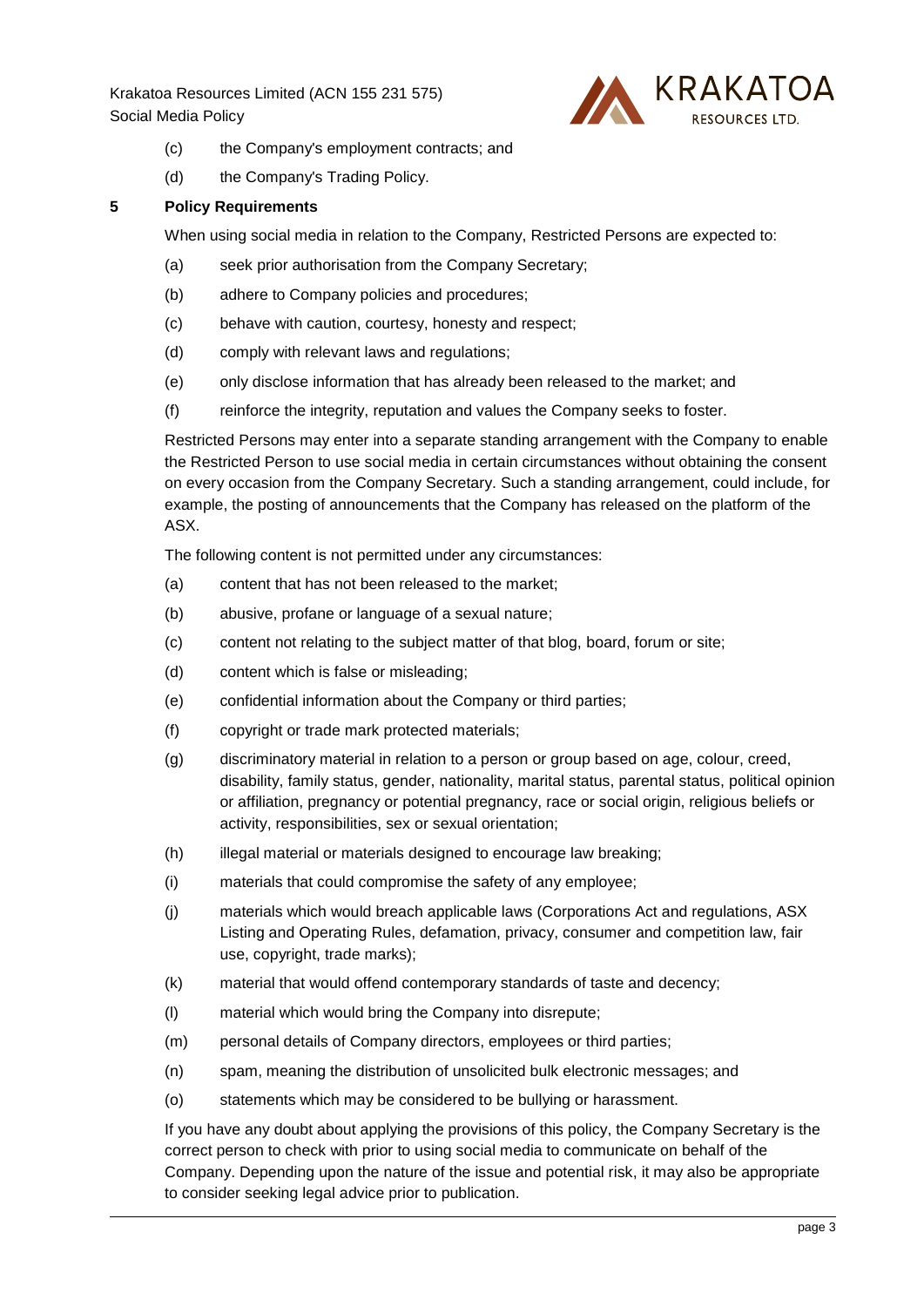

# <span id="page-4-0"></span>**6 Prior Authorisation**

Authorisation from the Company Secretary must be obtained before a Restricted Person can use social media including but not limited to uploading content or speaking on behalf of the Company.

### <span id="page-4-1"></span>**7 Media Statements**

Statements or announcements cannot be made through social media channels unless authorised by the Company Secretary. No Restricted Person may respond directly if approached by media for comment through social media and must refer the inquiry to the Company Secretary.

## <span id="page-4-2"></span>**8 Expertise**

No Restricted Person may comment outside his or her area of expertise.

## <span id="page-4-3"></span>**9 Confidential Information**

Restricted Persons may only discuss publicly available information. Restricted Persons must not disclose confidential information, internal discussions or decisions of the board, employees, consultants or other third parties.

#### <span id="page-4-4"></span>**10 Accuracy**

Information published should be accurate, constructive, helpful and informative. Restricted Persons must correct any errors as soon as practicable and not publish information or make statements which are known to be false or may reasonably be taken to be misleading or deceptive.

## <span id="page-4-5"></span>**11 Identity**

Restricted Persons must be clear about their professional identity, or any vested interests and must not use fictitious names or identities that deliberately intend to deceive, mislead or lie or participate in social media anonymously or covertly or via a third party or agency.

# <span id="page-4-6"></span>**12 Personal Opinions**

Restricted Persons should not express or publish a personal opinion on the Company generally or about Company business via social media and should be mindful of market disclosure rules when discussing or commenting on Company matters. Generally, Restricted Persons should not express personal opinions on Company decisions or business nor be critical of the Company and its personnel. If it is not possible to separate official the Company positions from personal opinions, Restricted Persons should consider using a formal disclaimer to separate interests.

# <span id="page-4-7"></span>**13 Privacy**

Restricted Persons should be sensitive to the privacy of others. However, the Company is not required to seek permission from anyone who appears in any photographs, video or other footage before sharing these via any form of social media if it is the copyright owner of the relevant image or footage.

## <span id="page-4-8"></span>**14 Intellectual Property**

Restricted Persons will use the Company's own intellectual property where possible and shall obtain prior consent where the Company is not the creator or copyright owner, to use or reproduce copyright material including applications, sound recordings (speeches, music), footage (cinematographic vision), graphics (graphs, charts, logos, clip-art), images, artwork, photographs, publications or musical notation. Restricted Persons will also typically seek permission before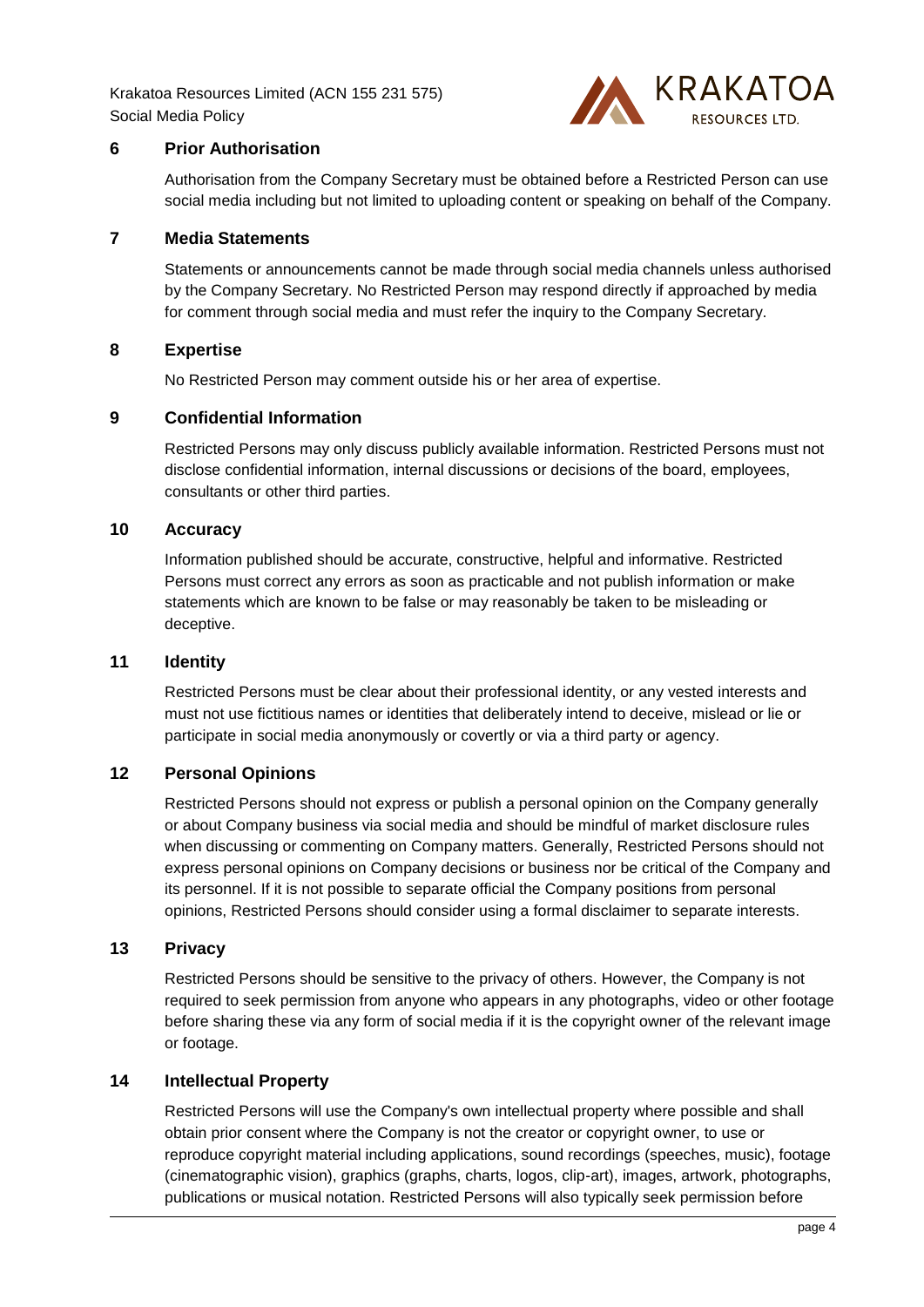

publishing or uploading the intellectual property of a third party or before linking to another site or social media application.

# <span id="page-5-0"></span>**15 Defamation**

Restricted Persons will not comment, contribute, create, forward, post, upload or share content that is scurrilous, malicious or defamatory. Restricted Persons will endeavour to be courteous, patient and respectful of the opinions of others, including detractors and the discourteous.

#### <span id="page-5-1"></span>**16 Discrimination**

Restricted Persons will be conscious of anti-discrimination laws and must not publish statements or information which may be discriminatory in a human rights sense.

## <span id="page-5-2"></span>**17 Language**

Restricted Persons will remain mindful of language and expression and not lapse into excessive use of colloquialisms, having regard to an international audience.

#### <span id="page-5-3"></span>**18 State of Mind**

Restricted Persons must not use social media when irritated, upset or tired.

#### <span id="page-5-4"></span>**19 Personal Privacy**

Restricted Persons should protect their personal privacy and guard against identity theft.

#### <span id="page-5-5"></span>**20 Modification and Moderation**

Restricted Persons should ensure that any social media sites created or contributed to can be readily edited, improved or removed and appropriately moderated.

# <span id="page-5-6"></span>**21 Responsiveness**

The Company will endeavour to specify the type of comments and feedback that will receive a response and clearly communicate a target response time. Restricted Persons are required to make it easy for audiences to reach the Company and/or its subsidiaries by publishing appropriate company telephone numbers, generic emails, LinkedIn, and Facebook accounts.

#### <span id="page-5-7"></span>**22 Monitoring**

The Company reserves the right, for legal compliance purposes, to monitor social media usage on its systems without advance notice and consistent with any applicable state, federal or international laws. The Company may be legally required to produce logs, diaries and archives of social media use to judicial, law enforcement and regulatory agencies and will comply with any relevant requests. Restricted Persons and other users should govern themselves accordingly.

# <span id="page-5-8"></span>**23 General Responsibilities**

Restricted Persons should seek advice or authorisation from the Company on using social media or, if unsure about applying the provisions of this Policy, should register social media accounts with the Company Secretary, understand and comply with the provisions in this Policy and any End User Licence Agreements, seek training and development for using social media and maintain records of email addresses, comments, 'friends', followers and printed copies or electronic 'screen grabs' when using externally hosted sites to the extent practicable. Each Restricted Person is responsible for adhering to the Company's Social Media Policy.